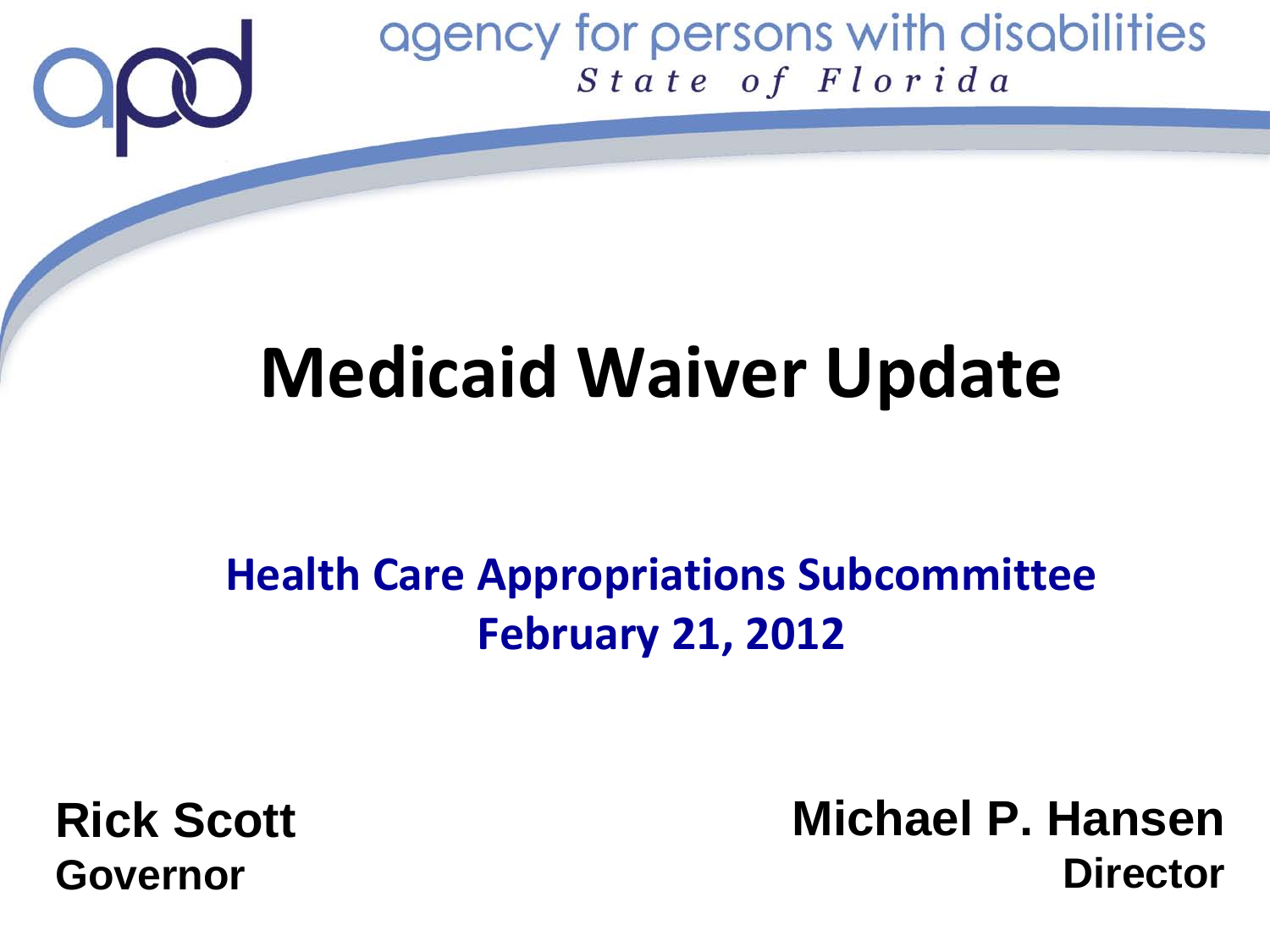### **Monthly Surplus/Deficit Report**

| FY 2011-2012 APD Waiver Expenditures |                                               | <b>GR Budget</b><br><b>Forecast</b>              |              | <b>GR Actual</b><br><b>Expenditures</b> |                                      | <b>GR Budget Less</b><br><b>GR Expenditures</b> |                |
|--------------------------------------|-----------------------------------------------|--------------------------------------------------|--------------|-----------------------------------------|--------------------------------------|-------------------------------------------------|----------------|
| 1                                    | Appropriation                                 | \$                                               | 357,690,175  | \$                                      |                                      | \$                                              |                |
| $\mathbf{2}$                         | <b>July Expenditures</b>                      | \$                                               | 9,091,015    | \$                                      | 9,020,865                            | \$                                              | 70,150         |
| 3                                    | <b>August Expenditures</b>                    | \$                                               | 29,575,695   | \$                                      | 37, 177, 077                         | \$                                              | (7,601,382)    |
| 4                                    | <b>September Expenditures</b>                 | \$                                               | 27,504,076   | \$                                      | 27,697,467                           | \$                                              | (193, 391)     |
| 5                                    | <b>October Expenditures</b>                   | \$                                               | 29,804,624   | \$                                      | 31,364,765                           | \$                                              | (1, 560, 141)  |
| 6                                    | <b>November Expenditures</b>                  | \$                                               | 28,991,745   | \$                                      | 38,374,871                           | \$                                              | (9, 383, 126)  |
| 7                                    | <b>December Expenditures</b>                  | \$                                               | 32,209,227   |                                         | 28,525,679                           | \$                                              | 3,683,548      |
| 8                                    | <b>January Expenditures</b>                   | \$                                               | 27,928,155   | \$                                      | 29, 132, 120                         | \$                                              | (1, 203, 965)  |
| 9                                    | <b>February Expenditures</b>                  | \$                                               | 28, 189, 313 | \$                                      |                                      | \$                                              |                |
| 10                                   | <b>March Expenditures</b>                     | \$                                               | 29,005,217   | \$                                      | $\blacksquare$                       | \$                                              |                |
| 11                                   | <b>April Expenditures</b>                     | \$                                               | 29,592,357   | \$                                      |                                      | \$                                              |                |
| 12                                   | <b>May Expenditures</b>                       | \$                                               | 28,407,418   | \$                                      |                                      | \$                                              | ۰.             |
| 13 <sup>2</sup>                      | June Expenditures                             | \$                                               | 33,419,396   | \$                                      | $\blacksquare$                       | \$                                              |                |
| 14                                   | <b>Certified Forward - July</b>               | \$                                               | 21,036,621   | \$                                      | $\blacksquare$                       | \$                                              | $\blacksquare$ |
| 15                                   | <b>Certified Forward - August</b>             | \$                                               | 1,999,204    | \$                                      |                                      | \$                                              |                |
| 16                                   | <b>Certified Forward - September</b>          | \$                                               | 936,111      | \$                                      |                                      | \$                                              |                |
| 17                                   | <b>Total FY 2011-2012 Actual Expenditures</b> | \$                                               | 357,690,175  | \$                                      |                                      | \$                                              | (16, 188, 307) |
| 18                                   | FY 2010-2011 Carry Forward Balance            | \$                                               |              | \$                                      | 10,515,592                           | \$                                              | (10, 515, 592) |
| 19                                   | <b>Two Year Accrued GR Deficit</b>            |                                                  |              |                                         |                                      | \$                                              | (26, 703, 899) |
|                                      |                                               | <b>Estimated GR</b><br><b>Available by Month</b> |              |                                         | <b>AHCA Invoice</b><br><b>Amount</b> |                                                 |                |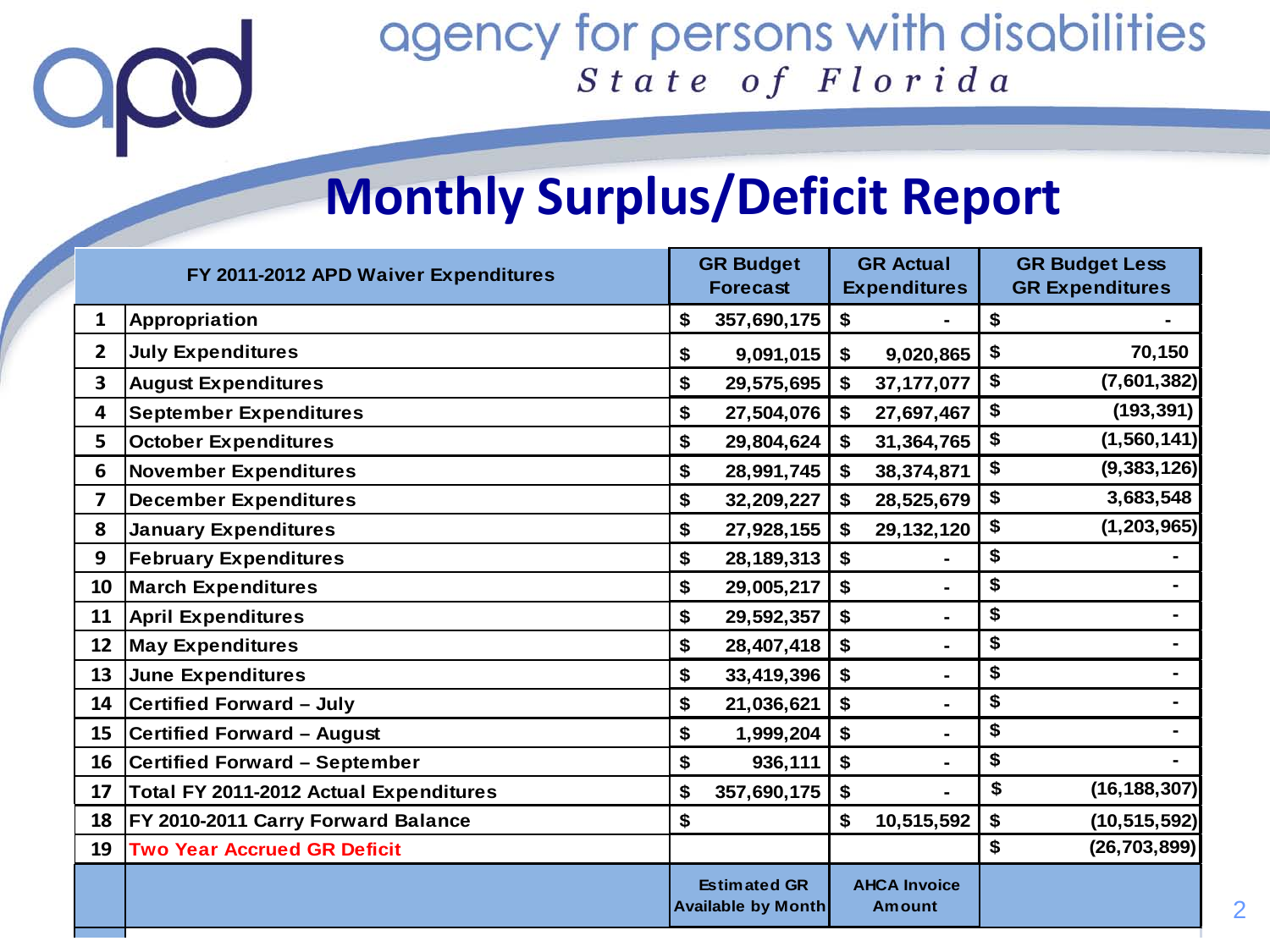### **Alternative Monthly Surplus/Deficit Report**

| FY 2011-12 APD Waiver Expenditures  |                                            | <b>Seasonal</b>   | <b>Pay Period</b> | Intermediate  |                                               |                                | <b>Budget less</b>                          |
|-------------------------------------|--------------------------------------------|-------------------|-------------------|---------------|-----------------------------------------------|--------------------------------|---------------------------------------------|
|                                     | <b>Initial Forecast</b>                    | <b>Adjustment</b> | <b>Adjustment</b> | Forecast      | <b>GR Budget Forecast Actual Expenditures</b> |                                | <b>Expenditures</b>                         |
| Appropriation                       | \$357,690,175                              |                   |                   |               |                                               |                                |                                             |
| <b>FMAP Adjustment</b>              |                                            |                   |                   |               |                                               |                                |                                             |
| Other Adjustments                   |                                            |                   |                   |               |                                               |                                | This column shows the                       |
| <b>Adjusted Appropriation</b>       | \$357,690,175                              |                   |                   |               |                                               |                                | difference of the GR<br>budget forecast and |
|                                     |                                            |                   |                   |               |                                               |                                | actual expenditure by<br>month              |
| <b>Uuly Expenditures</b>            | \$9,389,367                                | 1.0193            | 1.07              | \$8,608,957   | \$8,518,600                                   | \$9,020,865                    | \$ (502, 265)                               |
| <b>August Expenditures</b>          | \$27,571,951                               | 0.9703            | 0.86              | \$33.041.748  | \$32,694,953                                  | \$37,177,077                   | \$(4,482,125)                               |
| September Expenditures              | \$28,764,252                               | 1.0175            | 1.07              | \$26,420,126  | \$26,142,829                                  | \$27,697,467                   | \$(1,554,638)                               |
| <b>October Expenditures</b>         | \$29,807,515                               | 0.9911            | 1.07              | \$28,107,648  | \$27,812,640                                  | \$31,364,765                   | \$ (3,552,125)                              |
| November Expenditures               | \$29,807,515                               | 0.9897            | 0.86              | \$35,020,613  | \$34,653,048                                  | \$38,374,871                   | \$ (3,721,823)                              |
| <b>December Expenditures</b>        | \$29,807,515                               | 0.9472            | 1.07              | \$29,410,357  | \$29,101,676                                  | \$28,525,679                   | \$<br>575,997                               |
| <b>Uanuary Expenditures</b>         | \$29,807,515                               | 1.0710            | 1.07              | \$26,010,729  | \$25,737,728                                  | \$29,132,120                   | \$ (3,394,392)                              |
| <b>February Expenditures</b>        | \$29,807,515                               | 1.0257            | 0.86              | \$33,791,460  | \$33,436,796                                  | \$                             | \$                                          |
| <b>March Expenditures</b>           | \$29,807,515                               | 0.9720            | 1.07              | \$28,659,969  | \$28,359,164                                  | \$<br>$\blacksquare$           | \$                                          |
| <b>April Expenditures</b>           | \$29,807,515                               | 1.0235            | 1.07              | \$27,217,870  | \$26,932,200                                  | \$                             | \$                                          |
| <b>May Expenditures</b>             | \$29,807,515                               | 1.0191            | 0.86              | \$34,010,304  | \$33,653,343                                  | \$                             | \$                                          |
| <b>Uune Expenditures</b>            | \$29,807,515                               | 0.9664            | 1.07              | \$28.826.045  | \$28,523,497                                  | \$<br>$\blacksquare$           | \$                                          |
| Certified Forward - July            | \$20,418,147                               | 1.0193            | 1.07              | \$18,721,064  | \$18,524,574                                  | \$<br>$\overline{\phantom{a}}$ | \$                                          |
| Certified Forward - August          | \$2,235,564                                | 0.9703            | 0.86              | \$2,679,061   | \$2,650,942                                   | \$<br>$\blacksquare$           | \$                                          |
| Certified Forward - September       | \$1,043,263                                | 1.0175            | 1.07              | 958,243<br>\$ | 948,186<br>\$                                 | Ŝ.                             | \$                                          |
| Total FY 11-12 Actual Expenditures  | \$357,690,175                              |                   |                   | \$361,484,194 | \$357,690,175                                 | \$201,292,844                  | \$(16,631,371                               |
| FY 2010-11 Carry Forward Balance    | \$                                         |                   |                   |               |                                               |                                | \$(10,515,592)                              |
| Two Year Accrued GR Deficit         |                                            |                   |                   |               |                                               |                                | (27, 146, 963)                              |
| Total APD Waiver Balance FY 2011-12 | <b>Estimated GR available</b><br>by month. |                   |                   |               |                                               | <b>AHCA invoice amount</b>     |                                             |